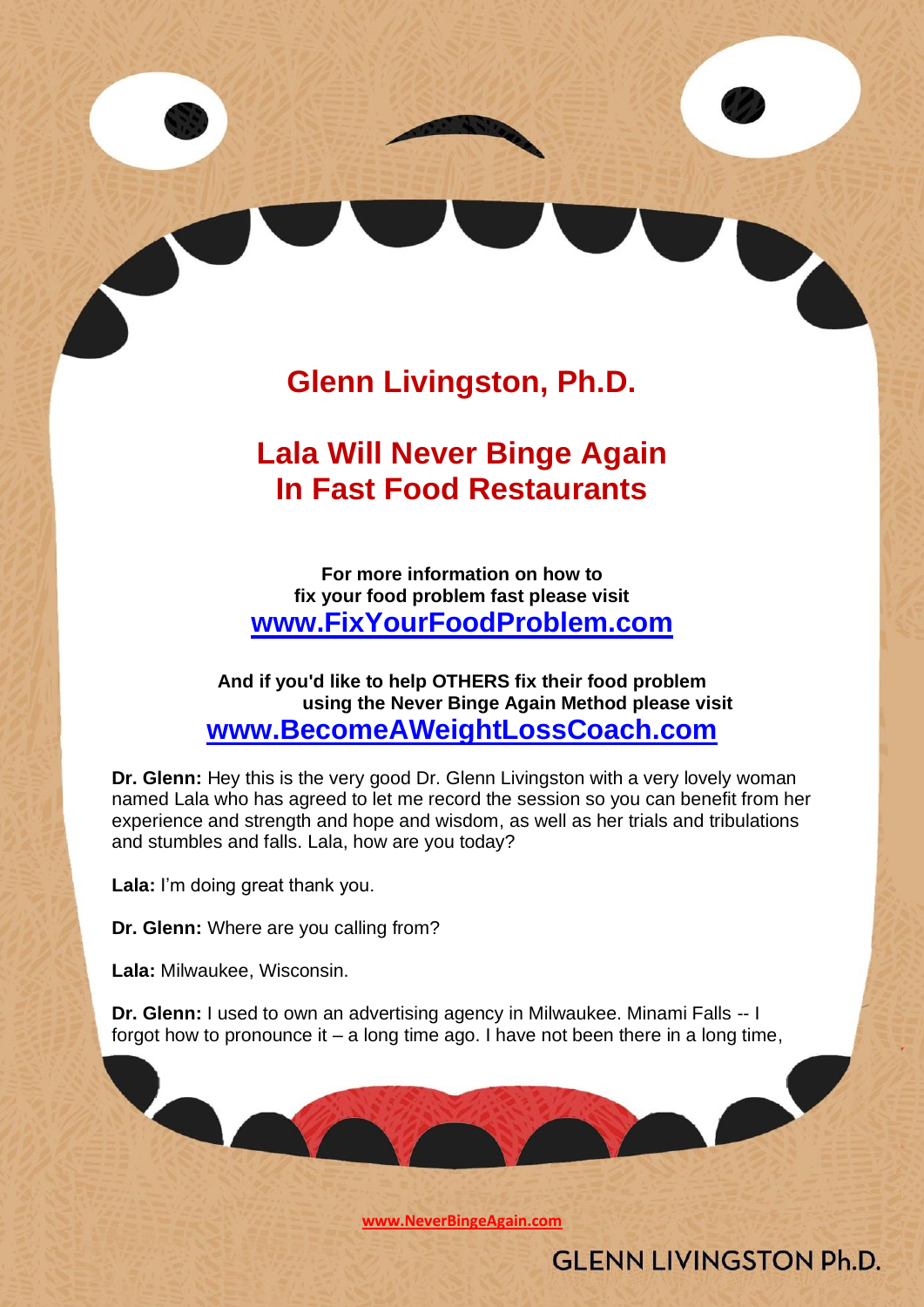but it's a nice little surprise for me. So tell us a little bit about your story before NEVER BINGE AGAIN. How did you find us and what happened?

**Lala:** This is my first time intending to stick with a weight loss plan ever. I've tried a lot of plans, but I've never tried to stick with them.

**Dr. Glenn:** What do you mean?

Lala: I'll buy them and I won't do them. I'll sign up but I won't commit. I have no discipline. Something will come up or something will change and I'll say my circumstances changed, I don't want to do it anymore. So this is my first time. I need to commit to a plan and lose 50 pounds and someone on YouTube recommended NEVER BINGE AGAIN. So I went to Audible and bought the audiobook. I listened to that and I loved it. And then I went to YouTube and I watched all the videos. I listen to one every day. I ordered the workbook and done the first few pages. I just jumped at the opportunity to be disciplined and stick with my plans.

**Dr. Glenn:** So you need to lose 50 pounds. Have you given some thought to what your first simple rule might be?

**Lala:** Starting with Nevers?

**Dr. Glenn:** It doesn't have to be a never. What I tell people when they're first getting started is that our lizard brain tends to beat us by setting the bar too high. So we'll go on a diet, and this is the thing that's going to fix us. And we want it to fix us quickly. So we're going to dramatically cut our calories or carbs or something like that. The bar tends to be too high and it keeps us in a feast and famine roller coaster where the body is starved of nutrition and calories for a while and you start to lose weight, but then it's too much to sustain. And then you give up and binge and it keeps you in a cycle, on a roller coaster, and your lizard brain knows that. It wants you to set the bar too high.

**[www.NeverBingeAgain.com](http://www.neverbingeagain.com/)**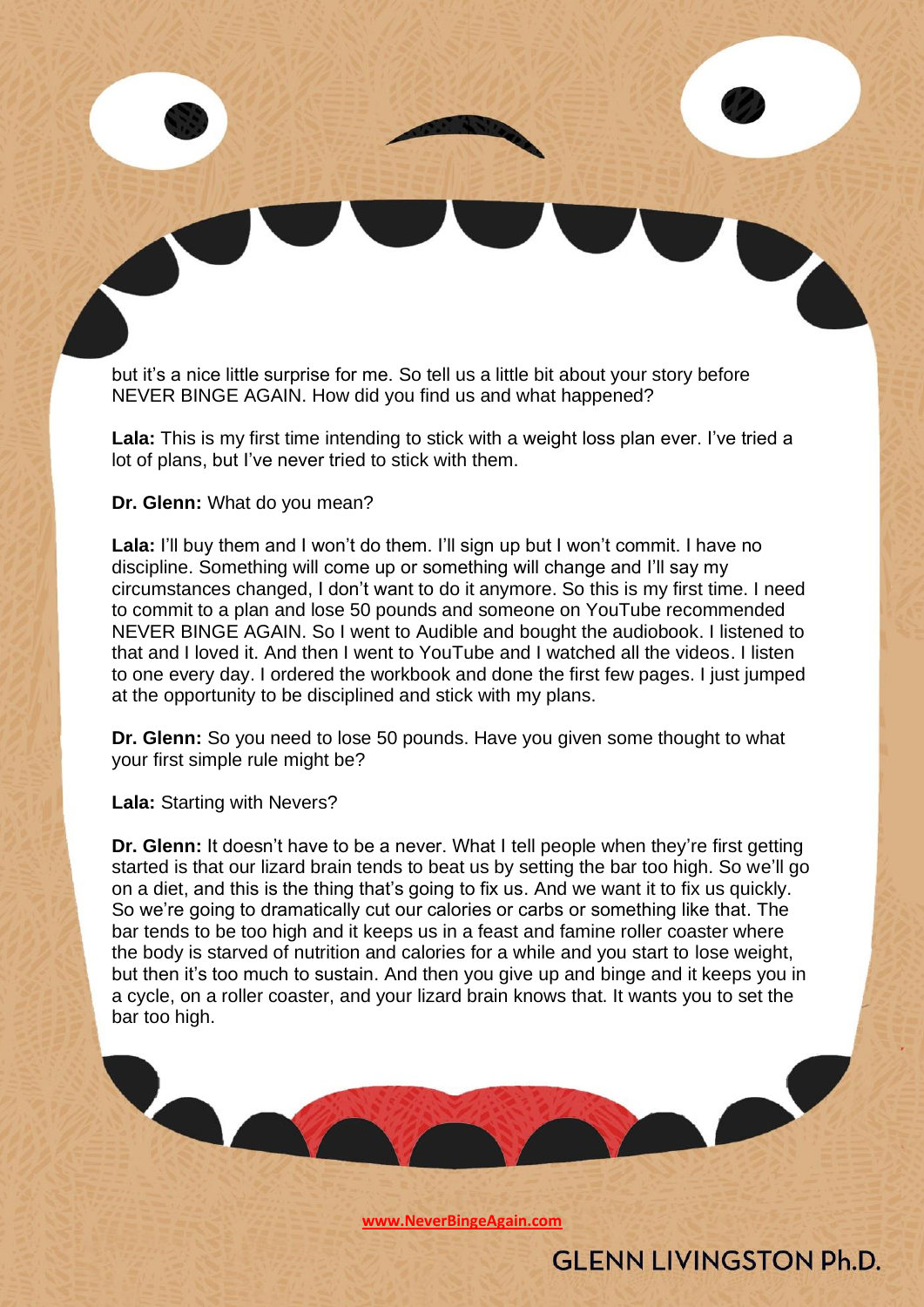So we counter that by saying, Well what's one simple rule that will start things moving in the right direction? Something you could and would do. Something that will make a difference, but isn't too onerous. What comes to mind? What might be something you can do that's one simple thing? One simple rule?

**Lala:** Well the first one I came up with was a mantra I thought would work well for me: I will not dig my grave with a fork.

**Dr. Glenn:** OK, you will stop digging your grave with a fork. That is a very good mantra. That would help you maintain the right attitude. It's not really a rule though. So the question is what is one thing you could do to stop digging your grave with a fork?

I'll give you some examples. Some people say I'll never go back for seconds. I know a guy who lost 150 pounds who started with that. I'll always put my fork down between bites. I'll only have chocolate on the weekends. What's one simple thing you can do to stop digging your grave with a fork?

**Lala:** No fast food carbs.

**Dr. Glenn:** Can you define what fast food carbs is?

**Lala:** If I go out to Pizza Hut or Taco Bell or Rocky Rococo's I will not have things that are like a meal with fries and a sugary soda. The only thing that I will allow myself to have at a fast food place would be a salad with lean protein, water or a diet drink.

**Dr. Glenn:** The only thing you'll ever eat at a fast food restaurant again are lean proteins, salads and low-calorie beverages. Will you make a list of fast food restaurants afterwards so you know exactly what they are?

**[www.NeverBingeAgain.com](http://www.neverbingeagain.com/)**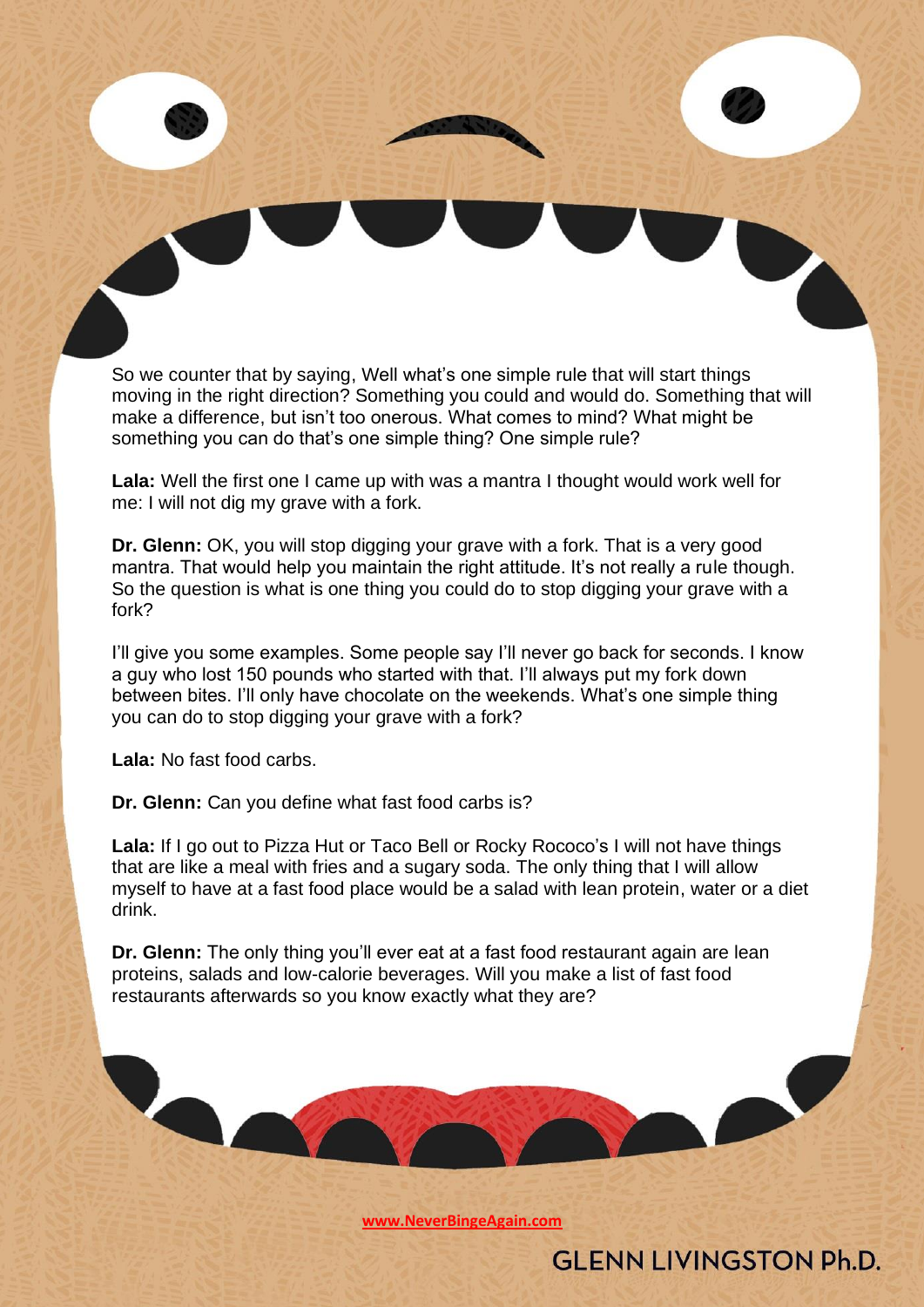**Lala:** I could do that.

**Dr. Glenn:** Do you feel like you know you won't get fooled?

**Lala:** No I won't get fooled. I had considered that. I'm trying to avoid fast food all together, but I see in life I end up in fast food places with my friends and family when I don't intend to go there. So I want to have a plan when I end up there.

**Dr. Glenn:** What about Olive Garden? Is that a fast food place?

**Lala:** That's more like a sit down restaurant.

**Dr. Glenn:** That rule would not apply there?

**Lala:** It wouldn't. I wouldn't eat the same way as a sit down restaurant. I have more control at a sit down restaurant than when I go to a fast food place where I usually get burgers and fries and a Dr Pepper.

**Dr. Glenn:** So do you want to leave the option to eat otherwise when you go to Olive Garden or regular sit down restaurant?

**Lala:** Yes.

**Dr. Glenn:** Yes so you want to leave the option. One of the only things I'll eat ever again at a fast food restaurant are lean proteins, salad and low-cal beverages. I'm being a stickler because I want to paint a circle around the bull's-eye so we know when we hit it and when we don't.

**Lala:** That makes sense.

**Act** 

**[www.NeverBingeAgain.com](http://www.neverbingeagain.com/)**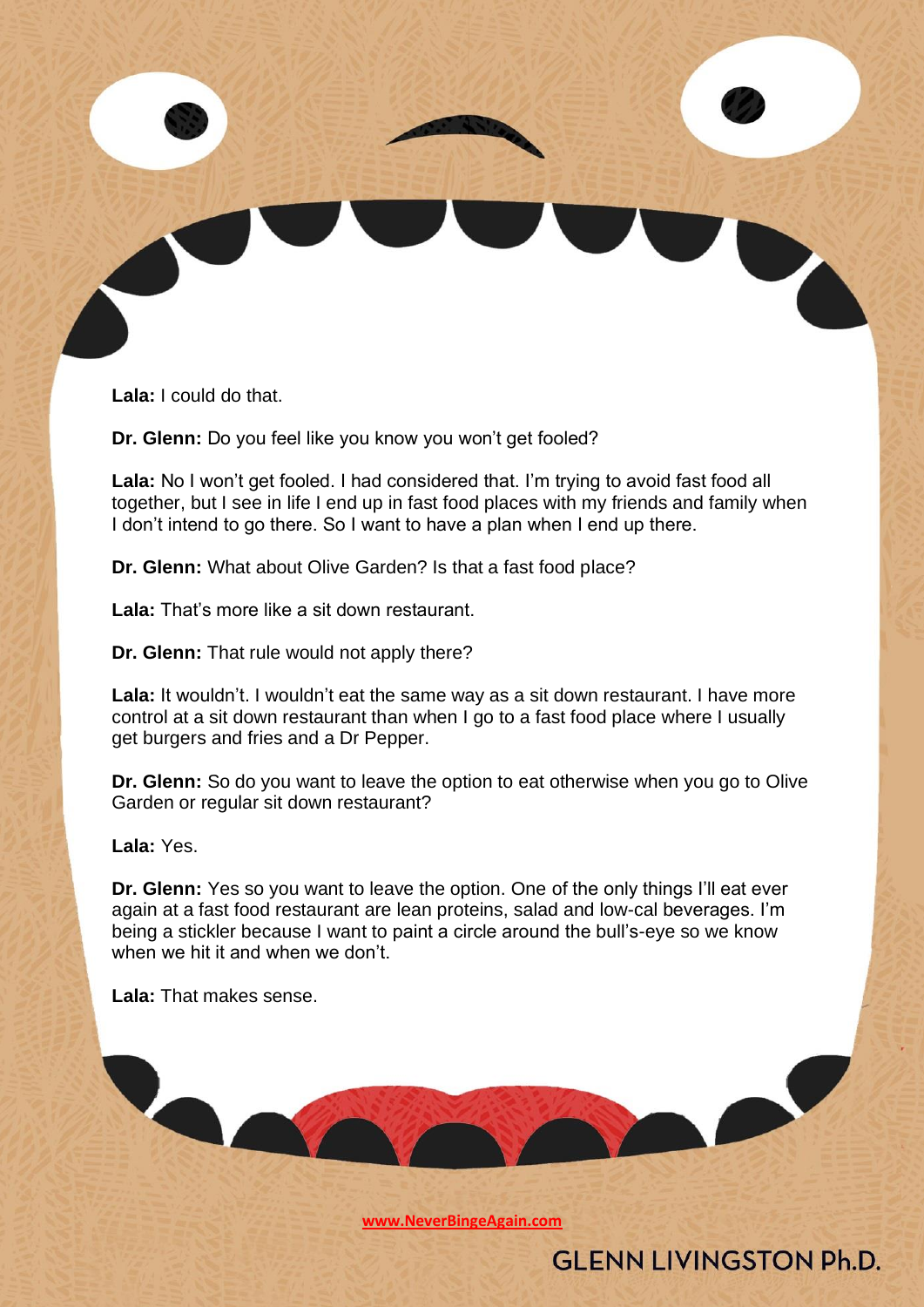**Dr. Glenn:** So if the only thing that you changed for the next year was eating lean proteins, salads and low-cal beverages in fast food restaurants, will things get better?

**Lala:** Yes.

**Dr. Glenn:** How much better? What would things feel like in a year if you did this for a whole year without fail?

**Lala:** That would get me a third of the way to my goal. Because on the weekends with my family it's all fast food from Friday night, Saturday all day, Sunday… And it used to be like that for me also during the work week. Lunch, dinner in the evening. So if I really kept this rule t would get me a third of the way there to my goal.

**Dr. Glenn:** So you would lose 15 or 16 pounds in a year?

**Lala:** Yes.

**Dr. Glenn:** What would that feel like?

Lala: That would be awesome. It would feel like I finally did what I said I was going to do and I'm finally going to become the person I said I was going to become. And that I would be disciplined and finally see some results for some work that I actually did instead of complaining about it or thinking about it. Actually doing it.

**Dr. Glenn:** So it would give you a sense of being an effective,confident person who can control their own destiny by taking action.

**Lala:** Yes definitely

**Dr. Glenn:** Why is that important?

**[www.NeverBingeAgain.com](http://www.neverbingeagain.com/)**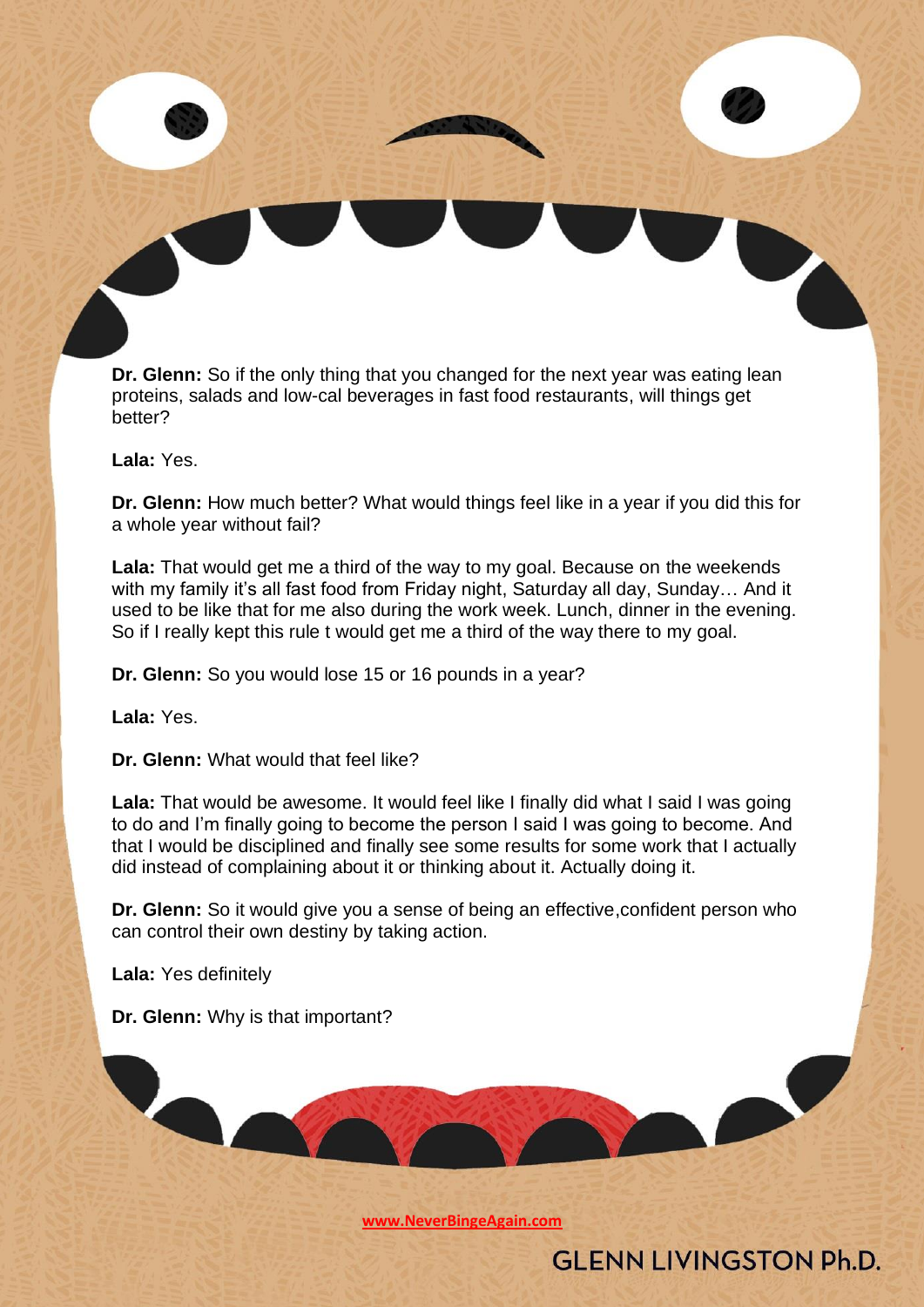**Lala:** Because I have not been that person until this point and that's why I'm 50 pounds overweight, which causes me to be emotionally unhappy and makes me hide myself from things I want to do an experience. I'm very accomplished in other areas of my life so it makes me feel like a failure in this area in my life. I just don't like it. I want to change it.

**Dr. Glenn:** So you would be happier and would do more things. What kind of things do you want to do?

**Lala:** I want to accept invitations when my friends ask me to go to parties and social events. I want to say yes to my kids when they want to go to the amusement parks or the trampoline parks and the go cart races. Very active activities with my kids. I'd like to be able to always say yes to doing things with my husband, events and things with his friends and family. Invitations that I turn down because I'm not very happy.

**Dr. Glenn:** So really participating more in life.

**Lala:** Yes.

**Dr. Glenn:** Lala, I know this is uncomfortable but if you just keep doing what you've been doing and don't adopt this new rule what's going to happen in five years?

**Lala:** In five years I could see myself being on that show My 600 Pound Life. Maybe I'm being dramatic, but that's the show I watch. People don't have any control over what they're doing and it starts out with that one little thing, like that they didn't want to go out and they didn't want to be seen. They couldn't control themselves and now they're frying chicken in bed and I just don't want to be that person in five years.

**Dr. Glenn:** Frying chicken in bed?

**[www.NeverBingeAgain.com](http://www.neverbingeagain.com/)**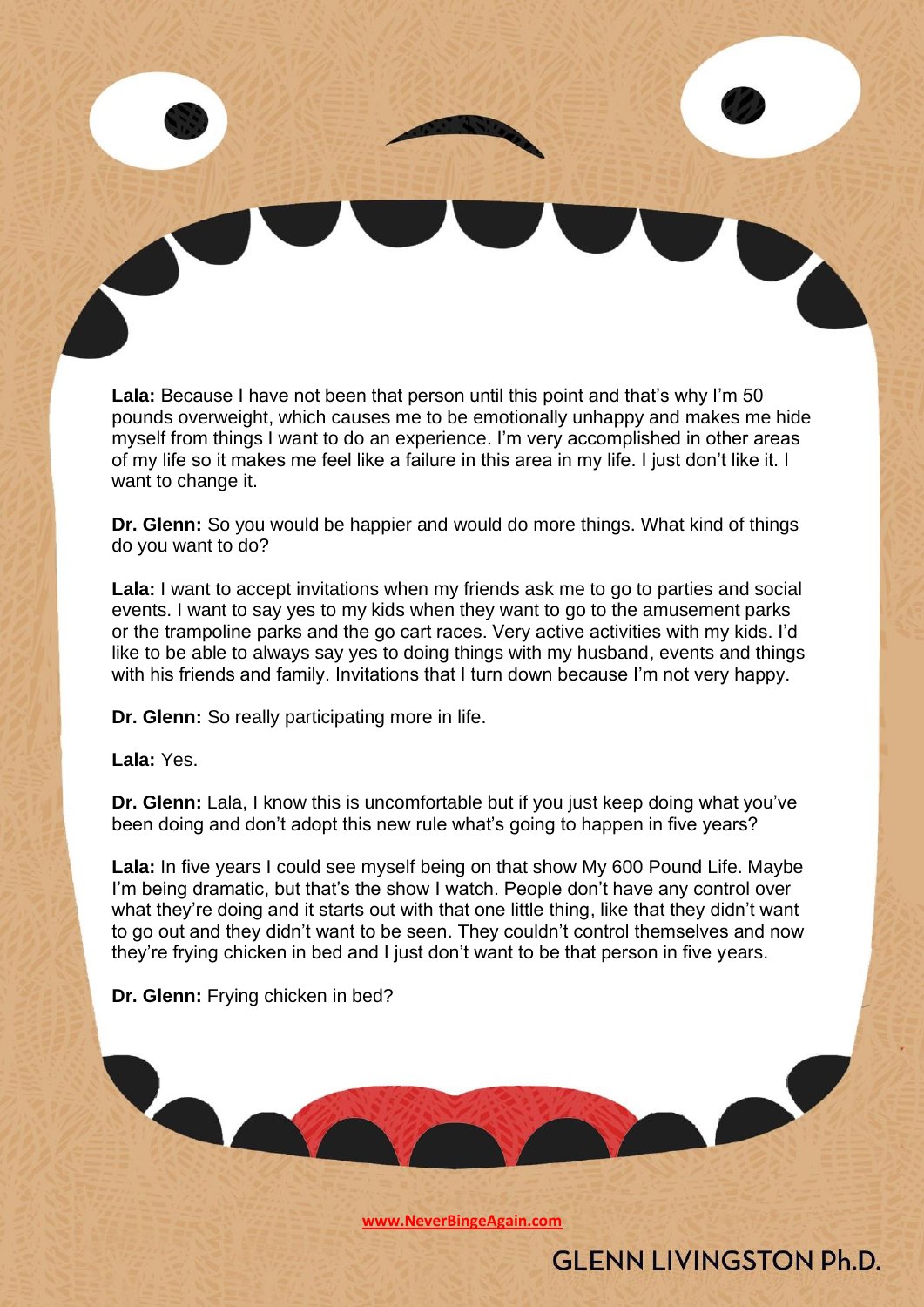

**Lala:** Yes.

**Dr. Glenn:** Really?

**Lala:** Yes if you've seen the show, they fried chicken in bed.

**Dr. Glenn:** Yes, I've never seen the show

**Lala:** Yes well it's traumatizing.

**Dr. Glenn:** So would you like to commit to only ever eating lean proteins, salad and low-cal beverages at fast food restaurants.

**Lala:** Yes 100%.

**Dr. Glenn:** So let's hear from your lizard brain -- we call it the Pig. Let's hear from the lizard brain all the reasons why it says you can't or shouldn't or won't and I'll write them all down and we'll come back and deal with them, OK? You just fire away.

**Lala:** The pig will say that doesn't taste good… The pig will say we always get a Big Mac with no onions extra pickles and hot fresh french fries with a Dr Pepper and we love it… We grew up eating this ever since we can remember being five or six years old, getting a treat after school… You're turning your back on who you are… You're missing out on so much fun time with friends and family… You can't go to McDonald's or you can't go to Taco Bell or Burger King or Culvers or Cousins… People flying in from out of town to visit you and that's where they want to go and you won't be able to participate… The pig says it doesn't make a difference you're doing things that you think will work and you don't know that that will work… I guess the last one will be the pig says you can't do that! You won't be able to do that, you don't have the discipline or the ability to turn it down in the heat of the moment.

**[www.NeverBingeAgain.com](http://www.neverbingeagain.com/)**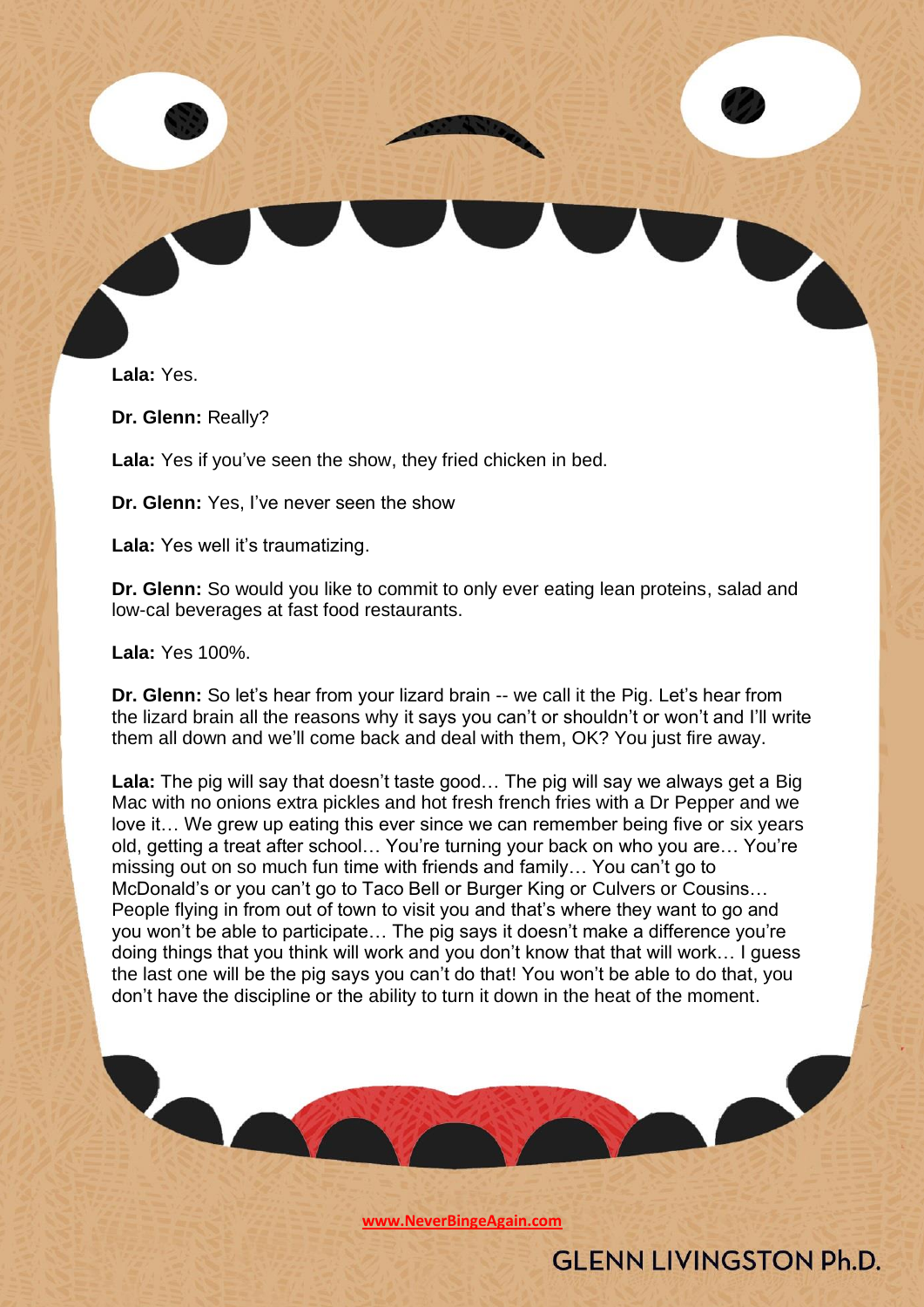**Dr. Glenn:** Your pig is mean.

**Dr. Glenn:** He is. He uses my voice, though, so it feels real logical it doesn't really hurt.

**Dr. Glenn:** We're working on this. And then it gets so happy about the slop that it makes you forget about how mean it's being. The pig says that lean proteins, salad and low cal beverages don't taste good and you have to have something that tastes really good when you go out with your friends. Where is the lie in that?

Lala: I don't see the lie in there. I don't see the lie. It kind of feels true. I can eat the salad and drink water and choose not to have the cheeseburger but it won't taste good. It'll be a meal.

**Dr. Glenn:** Your pig is saying you have to orient your life around taste and that you can't orient your life around the memories and present and good times with your friends. And you can't orient your life around feeling healthy and confident and strong and being able to do active things with your kids and your husband and go to social events. It says that something tasting good is the most important thing in the world.

**Lala:** Oh. That's not true.

**Dr. Glenn:** That's not true, right.

**Lala:** No. Tasting good is not the most important thing in the world.

**Dr. Glenn:** Yes. So you're choosing to forgo some things in life that taste good in exchange for things that feel good. You can say yeah it doesn't taste good but that's not the most important thing in my life.

**Lala:** I got it.

**[www.NeverBingeAgain.com](http://www.neverbingeagain.com/)**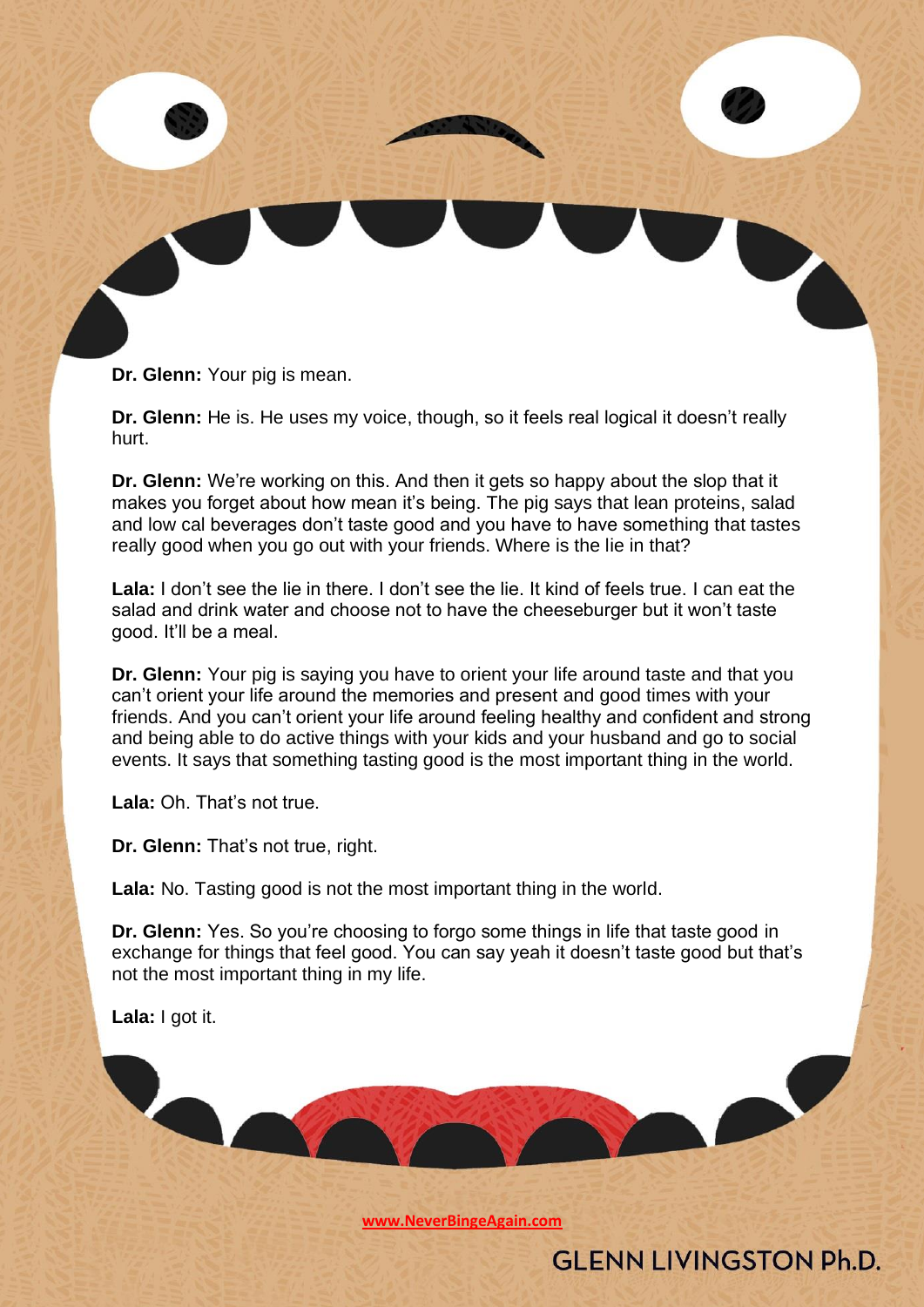**Dr. Glenn:** Tastes worse, feels better. The pig says we always get a big Mac with extra pickles and no onions and french fries and we love it and you're turning your back on who you are. You're leaving who you are behind you. Therefore, you can't do this you might as well just give up and binge now.

**Lala:** Right.

**Dr. Glenn:** What's the problem with that?

**Lala:** The problem is I don't want to be that person anymore. I get to make a choice. I can choose.

**Dr. Glenn:** So I want to turn my back on who I was. Because I'm becoming someone different on purpose. So you're right pig, I am turning my back on who I was because I want to be social and be there for the kids doing active things and be the master of my own destiny and prove to myself that I can stick with some something. I want to turn my back on that person who couldn't do anything. I want to turn my back on that person that I was who couldn't stick with anything. I'm doing that consciously and purposely. So you're right, pig. Take that.

**Lala:** Got it.

**Dr. Glenn:** The pig says you're going to miss out on times with friends and family because when they come over you won't be able to go with them to Cousins or McDonald's or Taco Bell. I didn't get all the names.

Lala: Yes. All of them. That's why I don't want to make a list, because it's all of them.

**Dr. Glenn:** Therefore, if you don't want to miss out on time with them you really have to scrap the silly rule and just binge now and give up on it now. What's the problem

**[www.NeverBingeAgain.com](http://www.neverbingeagain.com/)**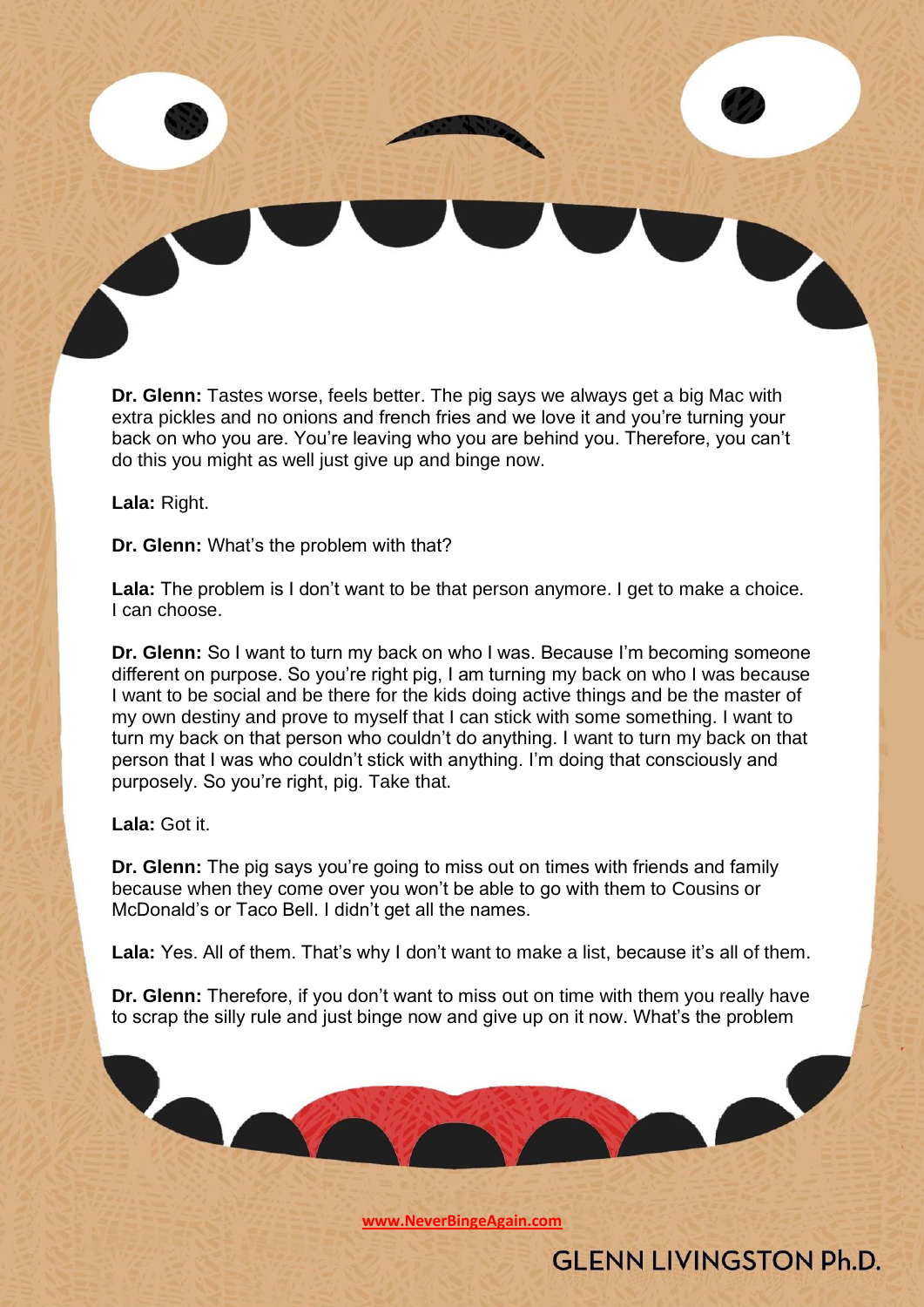

with that?

Lala: I have other options. I am able to still go. It's nice to be invited. I can enjoy the time with friends and I can follow my rules.

**Dr. Glenn:** If you're really hungry you can have two servings of lean protein and salad.

**Lala:** I definitely could.

**Dr. Glenn:** There's no rule against that. You'll remember the most about that time and will have more fun than anybody else.

**Lala:** I like that. Not in a food coma. Paying attention.

**Dr. Glenn:** The pig says it doesn't matter. It's not going to work anyway, so why bother. Go ahead and break the rules and binge now.

**Lala:** The lie in there is that it does matter. My children and their future matters. My marriage matters. My personal happiness and my future self, we all matter.

**Dr. Glenn:** This is going to work. You're going to lose 15 pounds if you do this that's a third of the way there. This definitely matters, that's an easy one. I think he's getting desperate.

**Lala:** Yes. He had strong arguments, but now he's on the ropes.

**Dr. Glenn:** Yes, we got it on the ropes. You don't have the discipline or the ability to turn it down at the moment of temptation. Find the lie.

**[www.NeverBingeAgain.com](http://www.neverbingeagain.com/)**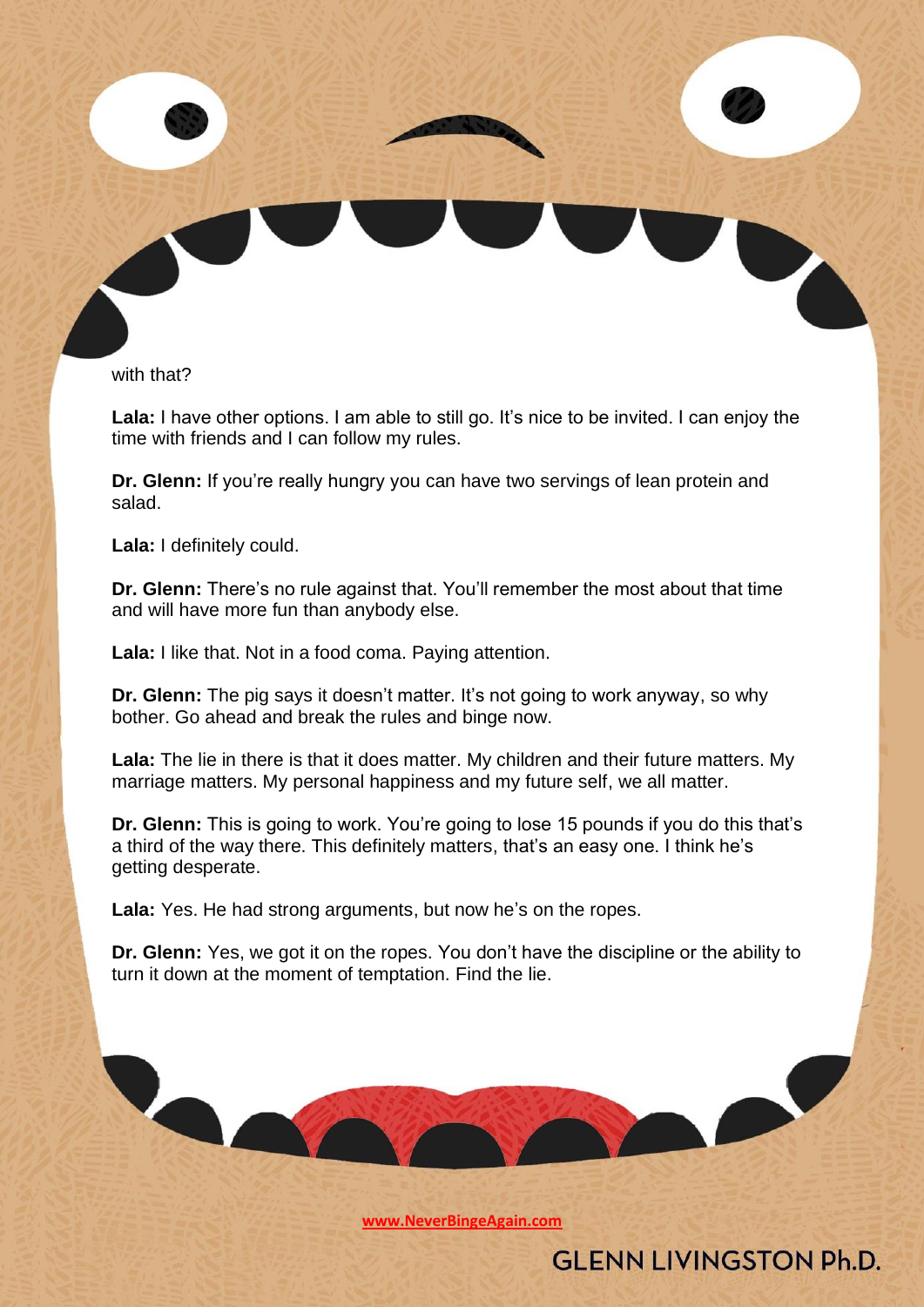**Lala:** I do have the ability. I have to develop the discipline and it starts with practice saying I'm sticking to my rules 100%.

**Dr. Glenn:** You've always had the ability and you're developing the discipline. It's not an extremely restrictive rule. You can go to another restaurant and get something else if you want to. You don't have a volume restriction. You're not going to be starving.

**Lala:** No I definitely won't be starving. I could not eat for a few days. I definitely wouldn't starve to death.

**Dr. Glenn:** They're not going to find our bones by the refrigerator.

**Lala:** No never.

**Dr. Glenn:** How confident are you for the next year that you are only going to eat lean proteins, salads and low-cal beverages at a fast food restaurant and you'll stop digging your grave with a fork?

**Lala:** 100% confident.

 $\bullet$ 

**Dr. Glenn:** Really? Do you have any questions or concerns?

**Lala:** No that's good. Me versus the pig.

**Dr. Glenn:** It's pretty straightforward isn't it?

**Lala:** Yes.

Lean protein, salad and low-cal beverages at a fast food place and in a restaurant you get what you want. And you get what you want in a yea

**[www.NeverBingeAgain.com](http://www.neverbingeagain.com/)**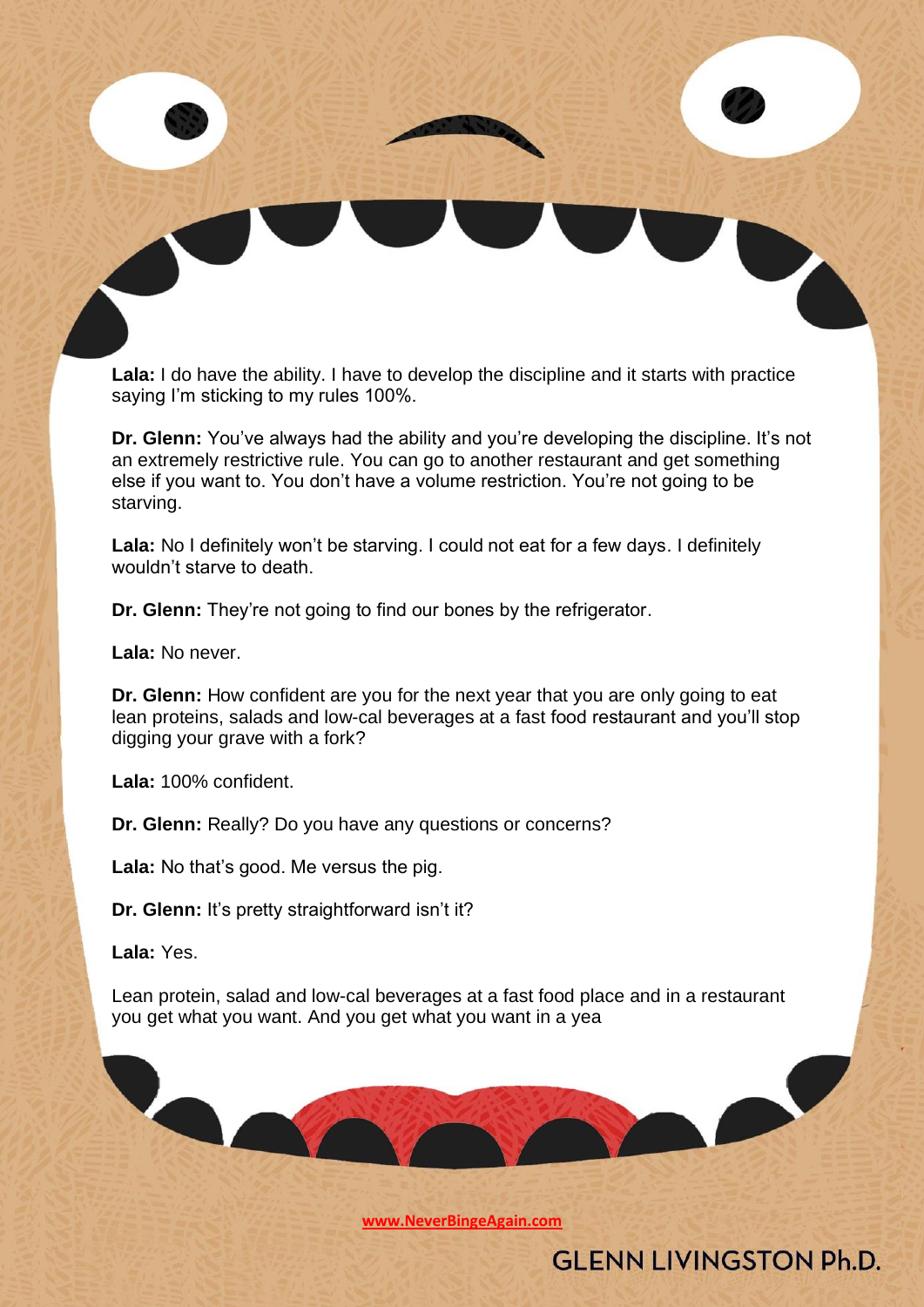**Lala:** Thank you so much. That was much easier than I thought it would be.

**Dr. Glenn:** When you get real clarity on what you need to do and we zero in on why the lizard brain says you shouldn't do it, thinking is really pretty transparent. It's the lack of clarity and having never really focused on the very specific things that the lizard brain says that keeps those people binging. People will come back and say I can't believe it was this simple. But just because the solution to the problem is simple doesn't mean it wasn't a horrible problem your whole life. You didn't know until you knew. You didn't know the solution until you knew, but now you know.

**Lala:** I do have one more question.My biggest squeak sometimes. So I hide the details. Those are kind of the places where the pig likes to hide. Sometimes I go to birthday parties with my kids or events and I like to have a mini cupcake instead of a piece of cake and ice cream and seconds and fifths so I would like to be able to have a mini cupcake when I go to birthday parties or parties that I'm interested in having a cupcake but normally I don't have that. But I would like to do that occasionally.

**Dr. Glenn:** Do you need another rule?

**Lala:** might.

**Dr. Glenn:** What were the rule be?

**Lala:** That I can have one mini cupcake once per party only if the calories are available to me through the week and only occasionally.

**Dr. Glenn:** We didn't make any rules about counting calories or anything like that

**Lala:** Well I know what my calorie rules are. I have some calorie rules. I just didn't mention them but I do have some.

**[www.NeverBingeAgain.com](http://www.neverbingeagain.com/)**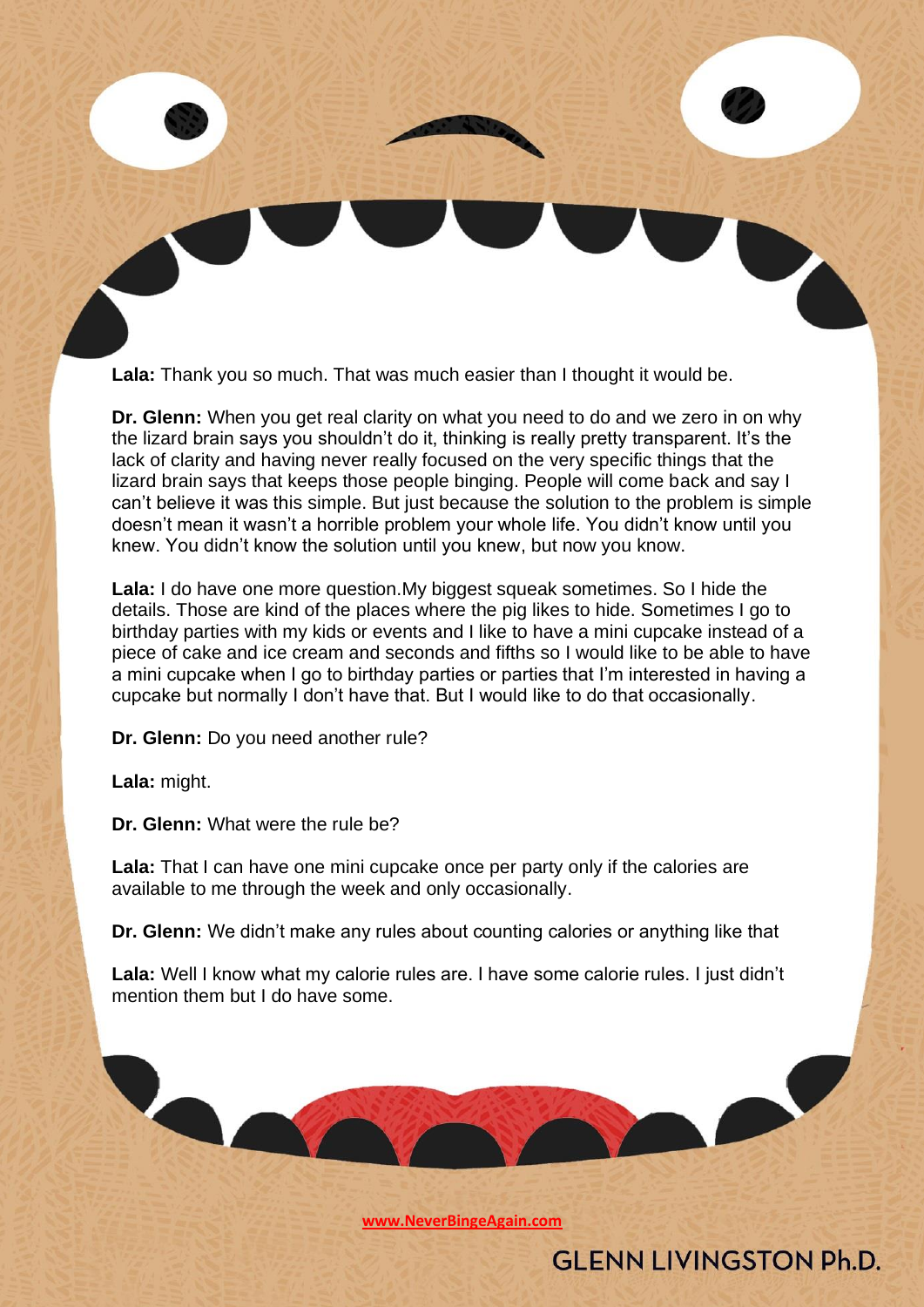**Dr. Glenn:** OK do you have any other rules?

**Lala:** I filled out the whole food plant template and I have lots of rules. I only pointed out my problem areas, the fast food carbs and then being able to have a cupcake occasionally. I don't know if I should allow that or if I should scrap that.

**Dr. Glenn:** Could you stick to it?

Lala: I haven't tried it. I feel if I said a rule I'm going to stick to it but right now I don't have a rule so that's why I can't stick to it.

**Dr. Glenn:** Why don't you make a rule?

**Lala:** OK.

**Dr. Glenn:** The purpose of the one simple rule is to come up with a very low bar. An easy start that's going to make a big difference. When we're talking about if that's the only thing you did, you would be much better off. You would be 15 pounds thinner…

If you want to add a couple more rules, I'm just a little concerned that you've got a whole list of rules that might be too restrictive for you. Might be too hard to start with. So I kind of wanted to know what your other rules were. If you want me to. If you just want to leave it at that and you feel confident that's OK. I want you to know that the hidden pigs activity is to make too many rules and make it too restrictive to start with so people don't stick with things.

Lala: Well I do have a whole list of rules and it's strict but it's doable because I need to develop discipline. I did fill out the Nevers, Always, Unrestricted and Conditional and I have three or four in each area. But I feel confident with all of them. I've been doing them for over a month.

**[www.NeverBingeAgain.com](http://www.neverbingeagain.com/)**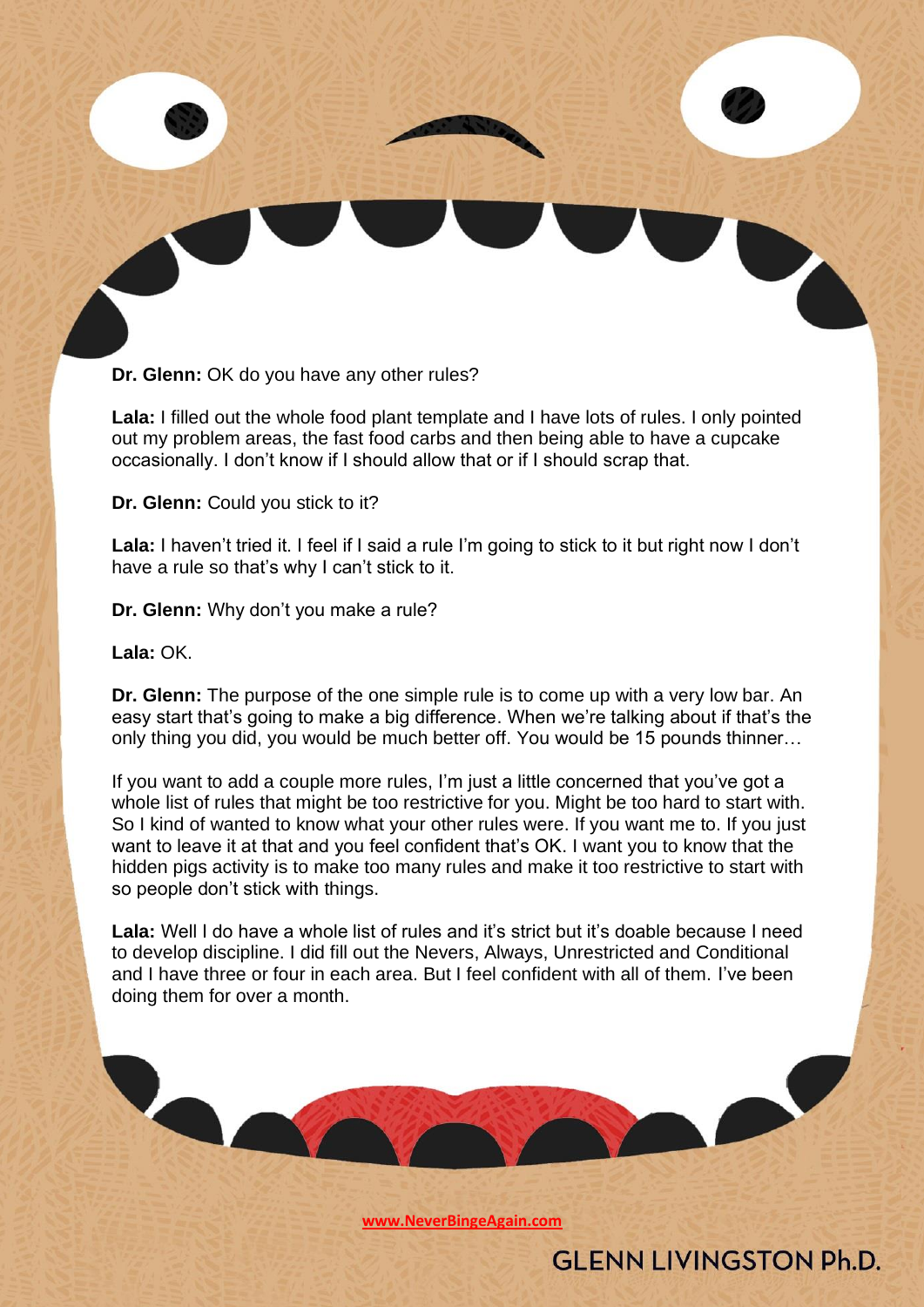**Dr. Glenn:** OK so what we did was add an additional rule today that makes you feel even more confident.

**Lala:** Yes. That was a shaky one for me.

**Dr. Glenn:** I got you. And we added a rule about cupcakes?

**Lala:** I haven't added that rule because I don't know if it's a conditional or I never/ always kind of statement.

**Dr. Glenn:** It's a conditional rule. We use never and conditional and that gets confusing. A conditional rule is something you do under certain conditions but you want to freeze it so it's all locked down. So you say I will never again eat any dessert beside one mini cupcake at a party or celebration event. Something like that. It's conditional because you're not giving up desserts but they're very specific conditions under which you can have them.

**Lala:** OK I'll word it like that. I'll put it in the conditional area.

**Dr. Glenn:** If you have trouble with this what I want you to do is look over your yourself, how you can simplify it. What are the smallest number of rules that could get you the same result? That would be if you have any trouble. Maybe you can post in the forum and let us know how you did.

Lala: I will! Is it OK to mention unrestricted things that are not food related like naps and walking?

**Dr. Glenn:** Yes. Walking is there to remind you there are other things there to comfort you so you can do that.

**Dr. Glenn:** Good. Those are all my little sticky areas and I'm all set. Thank you so

**[www.NeverBingeAgain.com](http://www.neverbingeagain.com/)**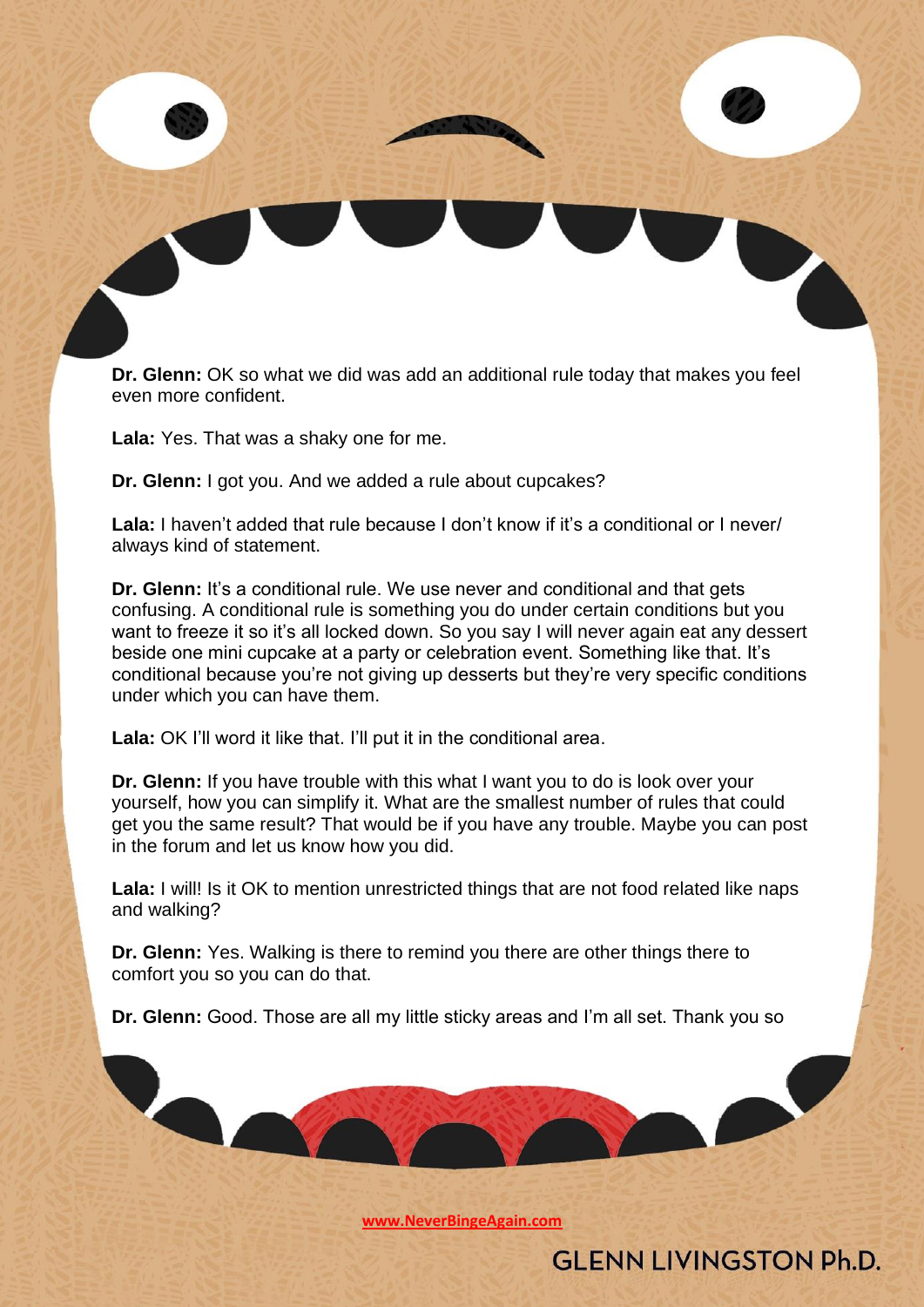much for your time and your wisdom.

**Dr. Glenn:** Lala you go get 'em! I'll talk to you next time OK?

**Lala:** Thank you! Bye-bye.

Thanks for your time and attention. If you like to find out more about how to fix your food problem fast using our new coaching format that includes daily email accountability, a 45-day mastery challenge and live support groups four times per week, all completely optional of course, you don't have to come four times a week, they're just there if you need it, please visit FixYourFoodProblem.com. If you'd like to walk yourself through the coaching process and do it yourself, please visit NeverBingeAgainWorkboOkay.com.

NeverBingeAgainWorkboOkay.com. For live coaching, daily email accountability, four times a week group support and a 45-day mastery challenge, please visit FixYourFoodProblem.com, or to do it yourself, please visit NeverBingeAgainWorkboOkay.com. NeverBingeAgainWorkboOkay.com. Thanks.

**For more information on how to fix your food problem fast please visit [www.FixYourFoodProblem.com](http://www.fixyourfoodproblem.com/)**

> **And if you'd like to help OTHERS fix their food problem using the Never Binge Again Method please visit [www.BecomeAWeightLossCoach.com](http://www.becomeaweightlosscoach.com/)**

> > © Psy Tech Inc.

**[www.NeverBingeAgain.com](http://www.neverbingeagain.com/)**